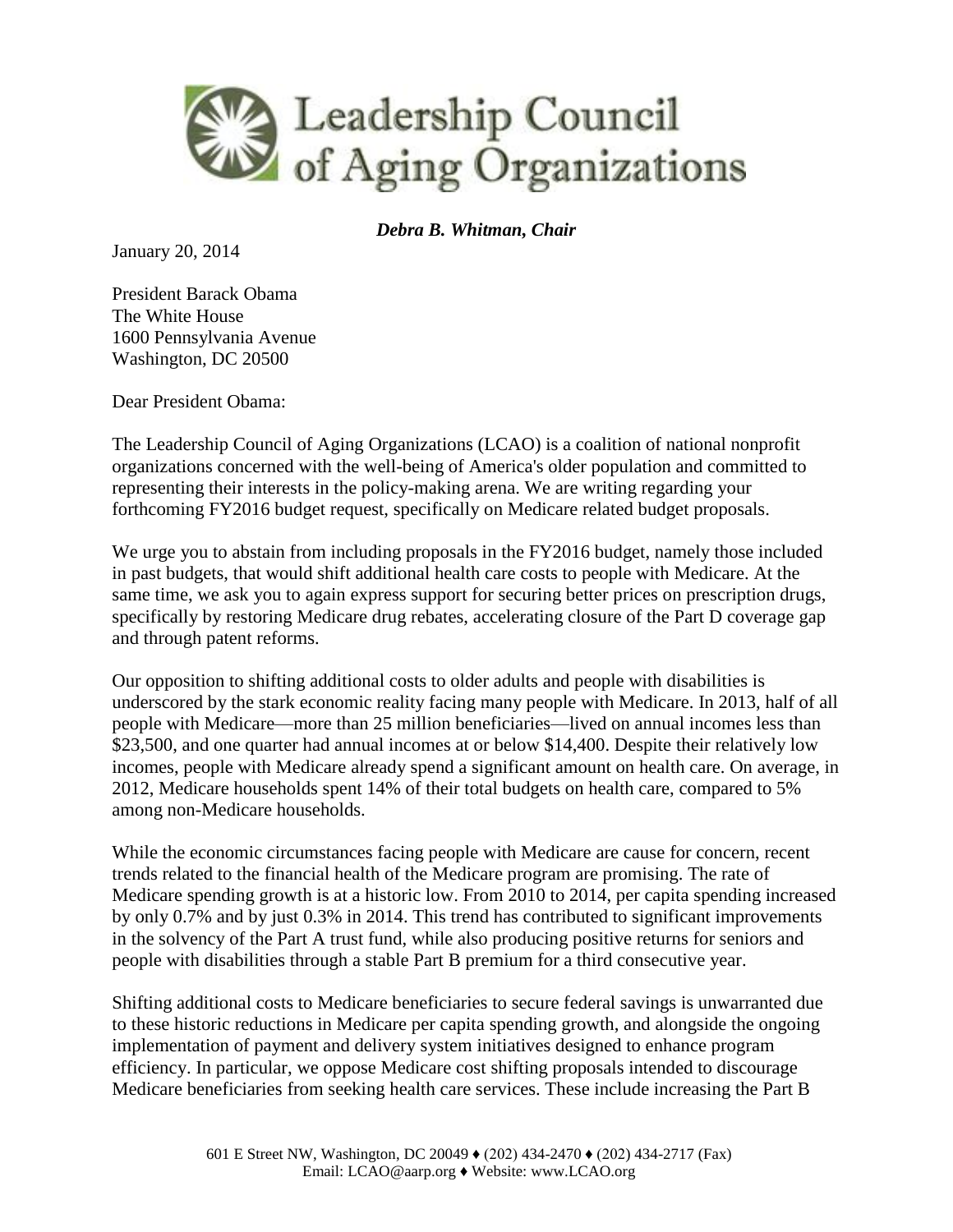deductible, introducing a home health copayment, increasing brand name copayments for lowincome beneficiaries and taxing comprehensive Medigap supplemental plans.

Decades of empirical literature on patient behavior and cost sharing finds that these so-called structural reforms will not yield the result of encouraging Medicare beneficiaries to seek highvalue care. Raising cost sharing, including deductibles and copayments, amounts to a regressive tax which would force many beneficiaries to forgo necessary care. These ill effects would be borne disproportionately by those with the lowest incomes (most of whom do not receive assistance to pay for these expenses), and may result in the increased use of costly ambulance rides, emergency room visits and hospital stays.

Similarly, we are opposed to further means-testing Medicare premiums, which would move away from Medicare's original community intent and further complicate an already complex system. Most importantly, over time the proposals included in your past budget requests would shift costs to beneficiaries with middle-class incomes equivalent to just \$45,600 today.

As demonstrated above, added health care costs put the health and financial well-being of people with Medicare at risk. Therefore, in this  $50<sup>th</sup>$  anniversary year for the Medicare program, we urge you to omit past proposals to shift additional health care costs to Medicare beneficiaries from your FY2016 budget request. Rather than increasing premiums, deductibles or other cost sharing, we ask you to emphasize savings proposals, such as allowing the Medicare program to secure better prices on prescription drugs, which would achieve greater efficiency without harming Medicare beneficiaries.

Sincerely,

AARP AFL-CIO AFSCME Retirees Alliance for Retired Americans Altarum Institute – Center for Elder Care and Advanced Illness American Federation of Government Employees (AFGE) American Postal Workers Union Retirees (APWU) Association for Gerontology and Human Development in Historically Black Colleges and Universities (AGHDHBCU) B'nai B'rith International Center for Medicare Advocacy, Inc. Compassion & Choices The Jewish Federations of North America LeadingAge Medicare Rights Center National Academy for Elder Law Attorneys (NAELA) National Adult Day Services Association (NADSA) National Alliance for Caregiving National Active and Retired Federal Employees Association (NARFE)